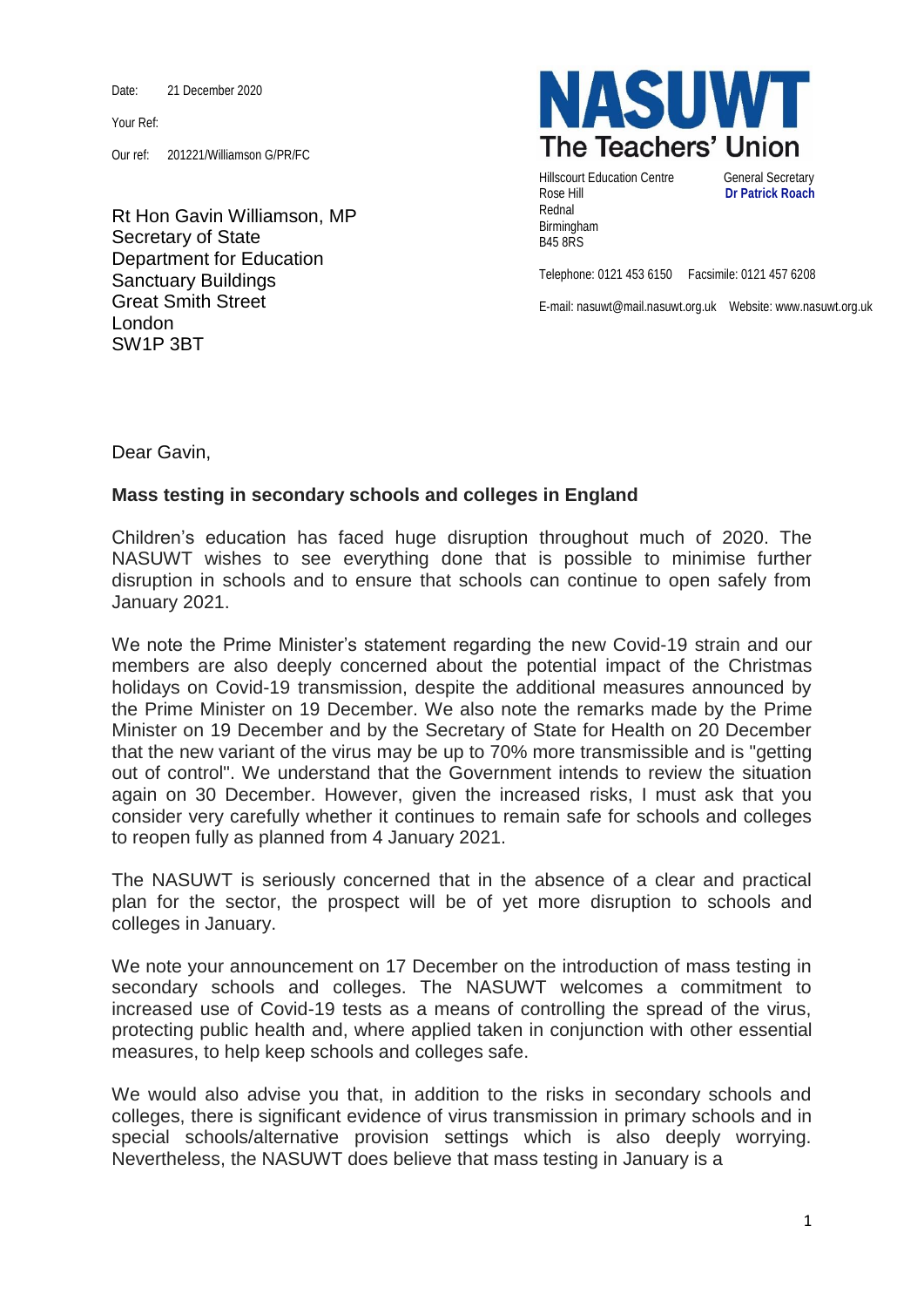potentially important step forward in ensuring that schools and colleges are as safe as possible.

As I made clear at your meeting with education stakeholders on 19 December, however, in the absence of a robust national plan for mass testing that is properly resourced and fully funded, widespread disruption in schools and colleges is set to continue into the new year.

We acknowledge your confirmation of additional funding and some online training for schools and colleges. However, time and logistical support is also needed to enable the planning, organisation and delivery of mass testing arrangements, including: providing physical space for tests to be conducted; making arrangements to recruit and vet any additional personnel; time to train personnel involved in administering the test arrangements; the need to obtain consent from parents and/or pupils; the need to ensure the process of analysis of swab tests is conducted appropriately and accurately; the need to establish systems to record and report test results to pupils, parents and other relevant bodies, and the need to manage personal data appropriately and securely.

The NASUWT has noted with concern that the Government does not have the capacity to deliver a system of mass testing of pupils in secondary schools and colleges. However, neither do schools. Indeed, it is not credible for the Government to rely on a system of mass testing that relies on thousands of individual schools and colleges to recruit an army of willing volunteers to deliver this vital and essential programme.

The NASUWT urges you, therefore, to take further steps to guarantee access to mass testing for all pupils/students.

We believe that there are a number of measures you should consider in order to overcome the logistical challenges that schools and colleges will face and to ensure that available testing capacity is administered where it is most needed, including:

- providing access to a national bank of volunteer personnel available to work to implement mass testing, including drawing on volunteers already identified across Government to support the NHS and social care;
- extending the period for remote education in order to facilitate mass testing to be organised;
- ensuring that armed forces or other appropriate personnel are deployed nationally in all Tier 4 areas to ensure that access to mass testing will be guaranteed in schools and colleges in the highest risk areas.

Parents and the public have a right to expect headteachers and teachers to focus their efforts on children's education in January, and not organising coronavirus testing facilities.